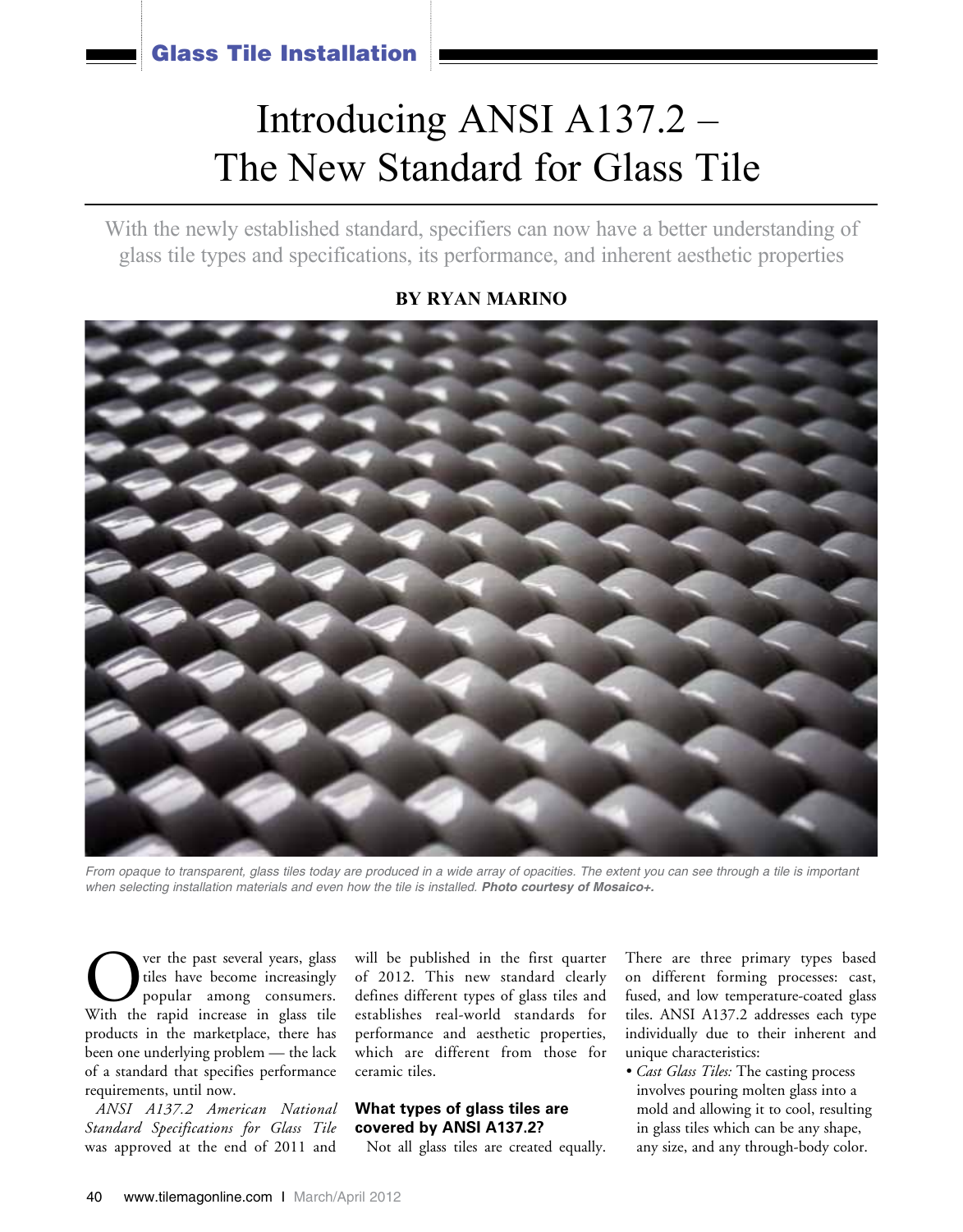# Glass Tile Installation



*Inherent properties such as folds, creases, and bubbles can be the result of casting, considered by many to add to the beauty and individuality of cast glass tiles. ANSI A137.2 establishes what the appropriate aesthetic attributes are and what defects are. Photo courtesy of Crossville.*

Cast glass tile textures vary from smooth to wavy with inherent folds, bubbles, and creases.

- *Fused Glass Tiles:* The fusing process for glass tiles involves altering sheet glass units through heat, allowing for different materials and glazes to be fused to the glass and allowing for any color or pattern. The fusing process allows for a variety of textures and finishes which can be smooth, textured, uniform, or non-uniform.
- *Low Temperature-Coated Glass Tiles:*

The process for manufacturing low temperature-coated glass tiles involves transferring decorative coatings through heat, typically on the back of transparent sheet glass units, at temperatures lower than those of the fusing process. A broad spectrum of colors and patterns are available.

#### *Size Matters*

In order to provide the most accurate standard possible, ANSI A137.2 further divides glass tiles into three size categories: large format, mosaic, and miniature mosaic.

In addition to different dimensional characteristics, different size tiles have different strength criteria. Where a larger tile might crack when subjected to excessive load, a smaller tile could crush before cracking. Depending on size, three different breaking strength methods are used; modulus of rupture, triangular point load, and compressive strength testing.

## **What tests are unique to the glass standard?**

# *Real World Testing – Thermal Shock* ANSI A137.2 requires thermal

shock resistance testing using a 100°F temperature range and passing the test is mandatory for all glass tiles except those intended for dry interior wall applications. Unlike ceramic, not all glass tiles in the market can withstand the range of temperatures outdoors. This important requirement will reduce the number of glass tile failures due to thermal shock by defining which tiles will work and which tiles won't before they are installed.

## *Can You See Me Now?*

From opaque to transparent, glass tiles today are produced in a wide array of opacities. The extent you can see through a tile is important when selecting installation materials and even how the tile is installed. Whether to use white or gray mortar and whether to smooth out the trowel lines relates directly to the tile opacity. A test method and opacity definitions were established in ANSI A137.2 to communicate to users how opaque or transparent the glass tiles are.

## *Thinking Environmentally*

Recycled materials are easily incorporated into many glass tiles. There are many sources of recycled glass: curbside pick-up, recycling centers, scrap from bottling companies, and scrap from other glass companies.

ANSI A137.2 calculates total recycled content by adding the percentage (by weight of the final product) of the postconsumer content to half the percentage of the pre-consumer content. For instance,